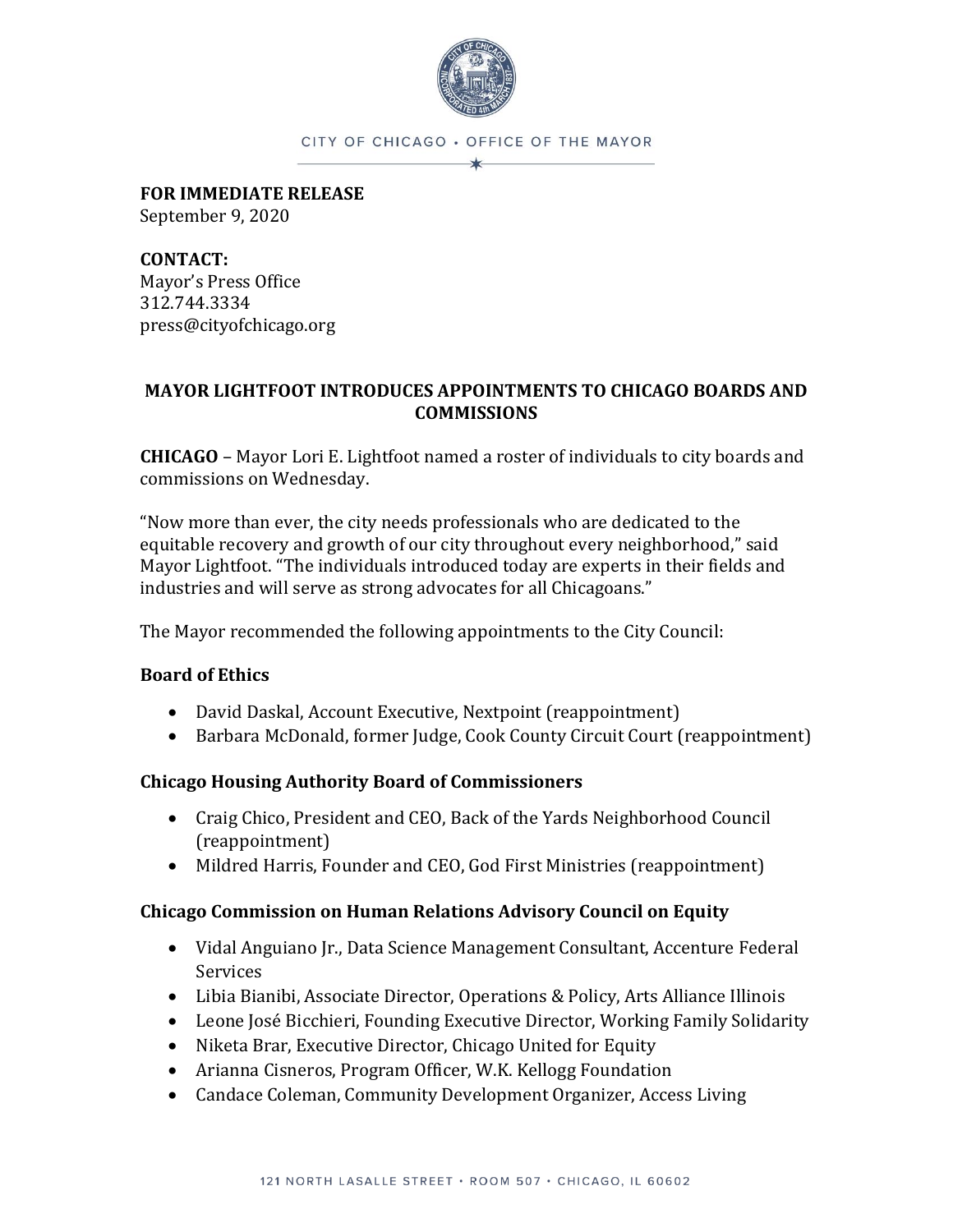

CITY OF CHICAGO . OFFICE OF THE MAYOR

- Derrick Dawson, Co-Program Coordinator, Crossroads Organizing and **Training**
- Jennie Fronczak, Director of Development and Marketing, Latin United Community Housing Association (LUCHA)
- Glenance Green, Deputy Director, Free Spirit Media
- Kim Jay, Community Health Worker, Sinai Urban Health Institute
- Bela Moté, Chief Executive Office, Carole Robertson Center for Learning
- Grace Pai, Director of Organizing, Asian Americans Advancing Justice
- José Rico, Chief Partnership Officer, United Way of Metropolitan Chicago
- James Rudyk Jr., Executive Director, Northwest Side Housing Center
- Jennifer Tinsley, Pastor, Bethel A.M.E. Church
- Shehara Waas, Research Manager, Metropolitan Planning Council
- Garth Walker, Emergency Physician, Jesse Brown Veteran Affairs Hospital
- Sharif Walker, President and CEO, Bethel New Life

# **Chicago Commission on Human Relations Advisory Council on LGBTQ+ issues**

- Maliyah Arnold, Economic Sanctions Adjudication Analyst, US Bancorp
- Anthony D'Amato, Vice President and General Counsel, Illinois Institute of Technology
- Jin-Soo Huh, Partner, The Learning Accelerator
- Craig Johnson, Group Manager, Minority Affairs Section, American Medical Association
- Cornelius Lee, Associate Partner, Promise54
- Pamela Lightsey, Vice President of Academic and Student Affairs, Meadville Lombard Theological School
- Veronica Lozano, Ryan White Case Manager, Howard Brown Health
- Frank Lukes, Counsel, Allstate Insurance Company
- Nikhaule Martin, Lending Hands for Life Coordinator, Erie Family Health Centers
- Anna DeShawn Rainey, Founder and CEO, E3 Radio
- Lauren Sivak, Managing Director, 2nd Story
- Amanda Vevers, Medical Social Consultant, UI Health

# **Chicago Commission on Human Relations Advisory Council on Women**

- Jessica Avitia, Analyst, Accenture
- Emily Blum, Executive Director, ADA 25 Advancing Leadership
- Felicia Davis, President and CEO, Chicago Foundation for Women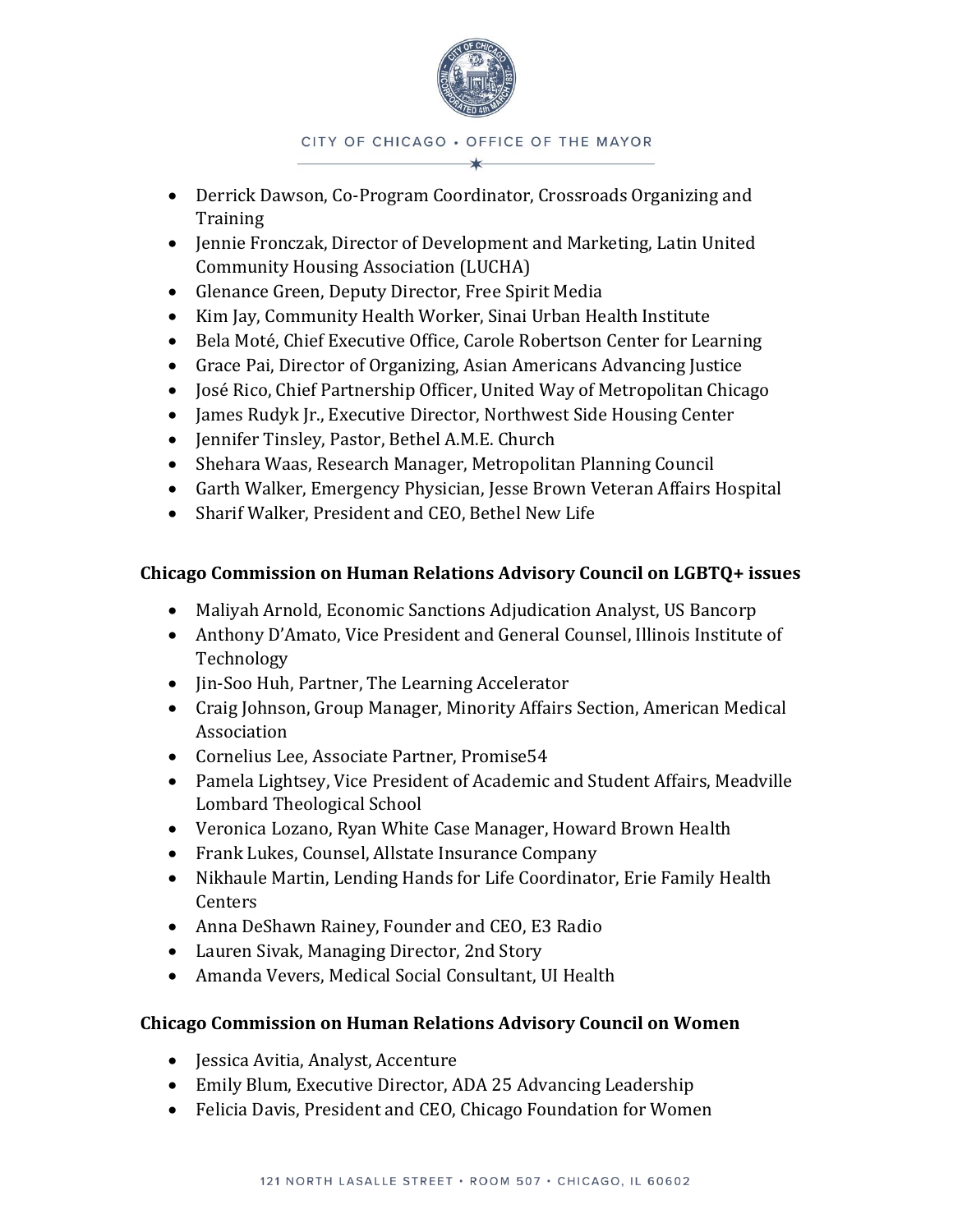

CITY OF CHICAGO . OFFICE OF THE MAYOR

- Eileen Dordek, Licensed Clinical Social Worker
- Jennifer Eleazer, Fraud Prevention Specialist, Tock
- Kimi Ellen, Founding Partner, Benford Brown & Associates, LLC
- Cherita Ellens, CEO, Women Employed
- Kim Fountain, Chief Operating Officer, Center on Halsted
- Mary Russell Gardner, former Secretary/Treasurer, Cook County Forest Preserve Board
- Karnika Iyengar, Executive Director, GirlForward
- Sonya Y. Jackson, Chief Experience Officer, Bonfire
- Lisa Koch Kornick, Co-Founder and Chief Experience Officer, First Women's Bank
- Renee Lee, CEO, Reaching Out to Sisters Everywhere Ministries
- Loretta Ivette Treviño, Senior Director of Business Development & Strategy, Illinois Hispanic Chamber of Commerce
- Jennifer Welch, President and CEO, Planned Parenthood of Illinois

#### **License Appeal Commission**

• Laura Parry, Managing Member Attorney, Klevatt & Associates, LLC

# **Northwest Home Equity Commission**

- Gordon Hawkes, retired, O'Hare International Airport Stationary Engineer
- Pablo Medina, retired Manager, Child Support Services, State of Illinois Department Healthcare and Family Services (reappointment)
- Diane Reyes, retired Sales Associate (reappointment)
- Laura Sayen, Project Manager, US Bank Community Development Corporation

# **Public Building Commission**

- Olga Camargo, Co-Head of FARO Advisory, a division of Toroso Investments (reappointment)
- Jose Maldonado, Jr., Business Rep/Organizer, Chicago Regional Council of Carpenters (reappointment)
- David Whittley, Pastor, Corinthian Temple Church of God in Christ (reappointment)